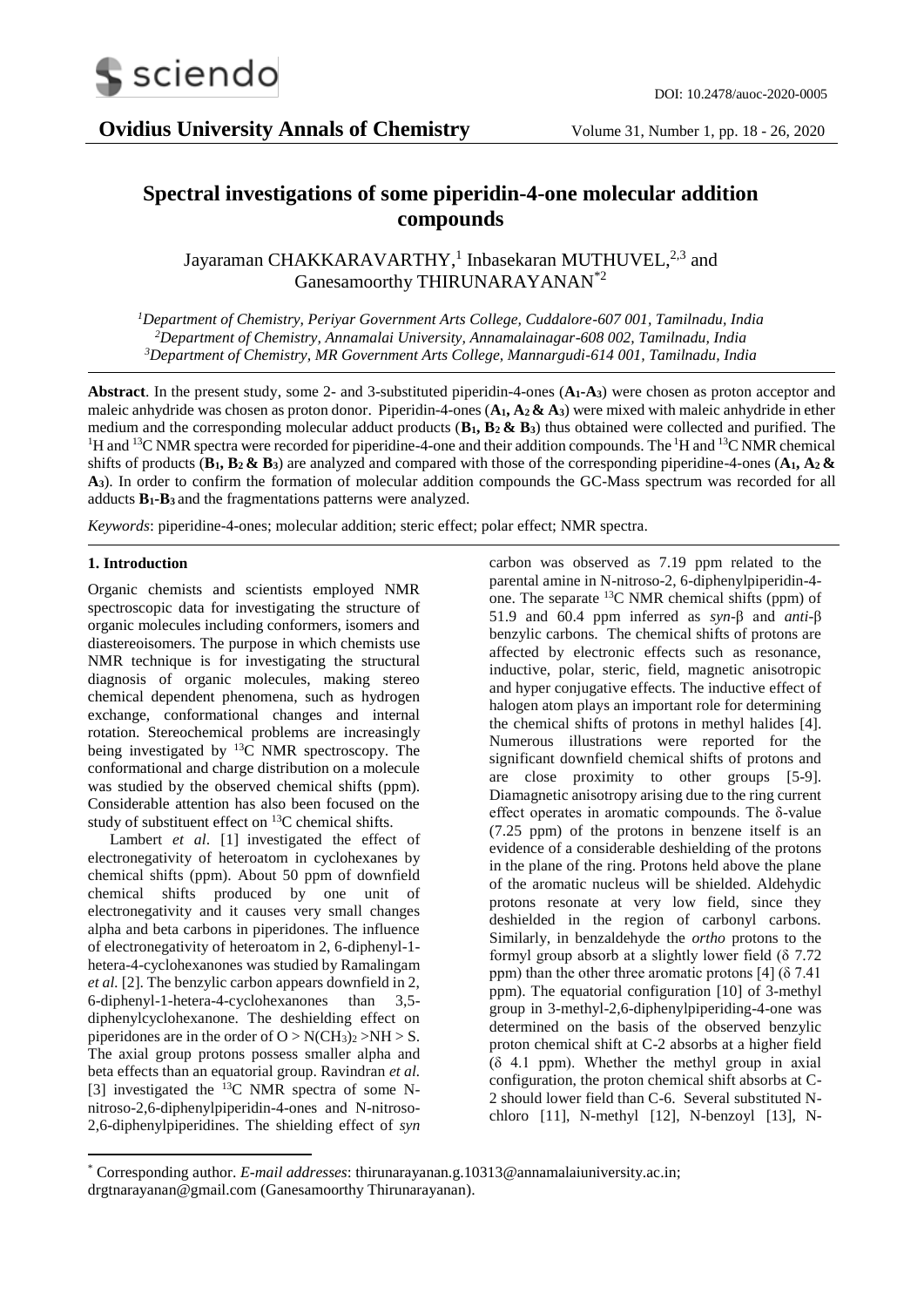propanoyl and N-*p*-toluene sulphonyl [14], N-acetyl [15] piperidones have been prepared and characterized by their NMR data. A survey of literature reveals that much attention has been paid on the chemistry of  ${}^{13}C$  and  ${}^{1}H$  NMR of piperidones and their derivatives. The present study was focused on the NMR analysis of some molecular addition compounds derived from 2,6-diphenylpiperidin-4 ones.

# **2. Experimental**

# *2.1. Materials and methods*

In this investigation, all chemicals were procured from Sigma-Aldrich Chemical Company. The melting point of the piperidones were determined in Guna melting point apparatus and are uncorrected. Infrared spectra of addition compounds were recorded in Shimadzu-1650 FT-IR spectrophotometer (4000-400 cm<sup>-1</sup>) with KBr pellets. The NMR spectra of all compounds were recorded on Bruker NMR spectrometer operating at 200 MHz for  ${}^{1}$ H and 50.3 MHz for  ${}^{13}$ C spectra, dissolving 50 mg of the sample in 0.5 ml of  $d_6$  DMSO solvent using TMS as internal standard. Mass spectral fragments of synthesized piperidones were collected from JEOL JMS600H Mass Spectrometer. The elemental analysis of the unknown compounds was performed in Thermo Finnigan elemental analyzer.

### *2.2. Typical method for synthesis R(2), C(6) diphenylpiperidn-4-ones*

The piperidin-4-ones such as 3-methyl-2,6 diphenylpiperidin-4-one **(A1)**, 3-ethyl-2,6 diphenylpiperidin-4-one **(A2)** and 2,6 diphenylpiperidin-4-one **(A3)** were synthesized and their purities were analyzed using the procedure reported by Noller *et al.* [16] and Lakshmanan *et al*. [17]. A solution of ammonium acetate (0.1 mol) in a mixture of ethanol (10 mL) and glacial acetic acid (5 mL) was mixed with the appropriate ketone (0.1 mol) and benzaldehyde (0.2 mol). The mixture was heated until a purple color was developed. After cooling, the mixture was kept aside for one day. The lower layer was treated with ether (50 mL) and concentrated HCl (10 mL). Piperidone hydrochloride was precipitated with ammonia and acetone. The free base was liberated by adding water (15 mL), and the obtained piperidones were recrystallized in distilled ethanol.

### *2.3. Typical procedure for the preparation of molecular addition compounds*

The molecular addition compounds were prepared by a literature method [18]. 1 g of various piperidone in anhydrous ether (5 mL) at room temperature was added to a solution of maleic anhydride (0.01 mL) in anhydrous ether (10 mL) with gentle shaking (Scheme 1). There is an immediate exothermic reaction and the compound is separated out from the solution in excellent yield and washed the product with ether. The molecular addition compounds of piperidones **A1, A<sup>2</sup>** and **A<sup>3</sup>** are named as **B1, B<sup>2</sup>** and **B<sup>3</sup>** respectively.

The analytical, physical, infrared and mass spectral data of these molecular addition compounds are as follows.

**Compound (B<sub>1</sub>),**  $\mathbf{R} = \mathbf{C} \mathbf{H}$ **<sub>3</sub>: light yellow solid; m. p.** 116-117 °C; IR (4000-400, cm<sup>-1</sup>)  $v = 3488, 3325, 3012,$ 2998, 1678, 1643, 1532, 738, 432; Mass (m/z): 381[M<sup>+</sup> ], 363[M-H2O]<sup>+</sup> , 335, 292, 265, 195, 187, 132, 104, 91, 78, 51. M.F. C22H23NO5; M.W. 381; Anal. (%) - found: 69.30 C, 6.01 H, 3.60 N; calculated: 69.28 C, 6.08 H, 3.67 N.

**Compound (B<sub>2</sub>),**  $R = C_2H_5$ **: Curd white solid, m. p.** 132-133 °C; IR (4000-400, cm<sup>-1</sup>)  $v = 3503$ , 3475, 3098, 2996, 1676, 1658, 1542, 754, 423; Mass (m/z): 395[M<sup>+</sup> ], 377[M-H2O]<sup>+</sup> , 349, 306, 279, 201, 132, 104, 91, 78, 51, 29, 15, 14; M.F. C<sub>23</sub>H<sub>25</sub>NO<sub>5</sub>; M.W. 395; Anal. (%) found: 69.92 C, 6.30 H, 3.50 N; calculated: 69.86 C, 6.37 H, 3.54 N.

**Compound (B<sub>3</sub>),**  $\mathbf{R} = \mathbf{H}$ **: Pale yellow solid, m. p. 122-**123 °C; IR (4000-400, cm<sup>-1</sup>)  $v = 3516$ , 3445, 3018, 2990, 1683, 1643, 1510, 773, 481; Mass (m/z): 367[M<sup>+</sup> ], 349[M-H2O]<sup>+</sup> , 321, 278, 251, 195, 173, 122, 104, 91, 77, 51; M.F.  $C_{21}H_{21}NO_5$ ; M.W. 367; Anal. (%) - found: 668.68 C, 5.69 H, 3.76 N; calculated: 68.65 C, 5.76 H, 3.81 N.

# **3. Results and discussion**

A molecular addition compound contains all the masses of the two reactants and it results from simply the addition of two reactants in a particular solvent. Electron donor – acceptor compound is one of the important classes of molecular addition compounds. For example, the picrate addition compounds formed by picric acid with many aromatic hydrocarbons and amines. Olefins behaved as acceptor molecules when they possess electron withdrawing substituents. It has been previously reported [19] that succinic anhydride forms N-phenyl succinimide with aniline. We thought that maleic anhydride also should behave similar to succinic anhydride in forming derivatives of these types. A review of literature reveals that maleic anhydride takes part in a nuclear addition reaction with diene (Diels Alder reaction). This prompted us to study the reactions of maleic anhydride with some piperidin-4-ones. Piperidin-4-ones are expected to behave as electron donors (due to nitrogen has lone pair electrons) and the maleic anhydride is electron acceptor. Therefore, one can expect molecular addition compounds should result from mixing of maleic anhydride with piperidin-4-ones. The other possibility is that the maleic anhydride may add to NH bond and results N-3-carboxypropenoyl derivative.

In the present study 3-methyl-2,6-diphenylpiperidin-4-one (**A1**), 3-ethy1-2,6-diphenylpiperidin-4-one (**A2**) and 2,6-diphenylpiperidin-4-one (**A3**) were chosen and the reaction with maleic anhydride was carried out. Piperidin-4-ones were mixed with maleic anhydride in ether medium and the products thus obtained were collected, purified and analyzed in detail. Supposing that the NMR data were not reported in previously published paper [16] we can consider that the compounds are new. Therefore, the assigned NMR chemical shifts (ppm) of these compounds were compared with literature data.

If the product is N-3-carboxypropanoyl derivative, then one can expect two different signals for ethylenic protons at N-substituent in the  ${}^{1}H$  NMR spectrum.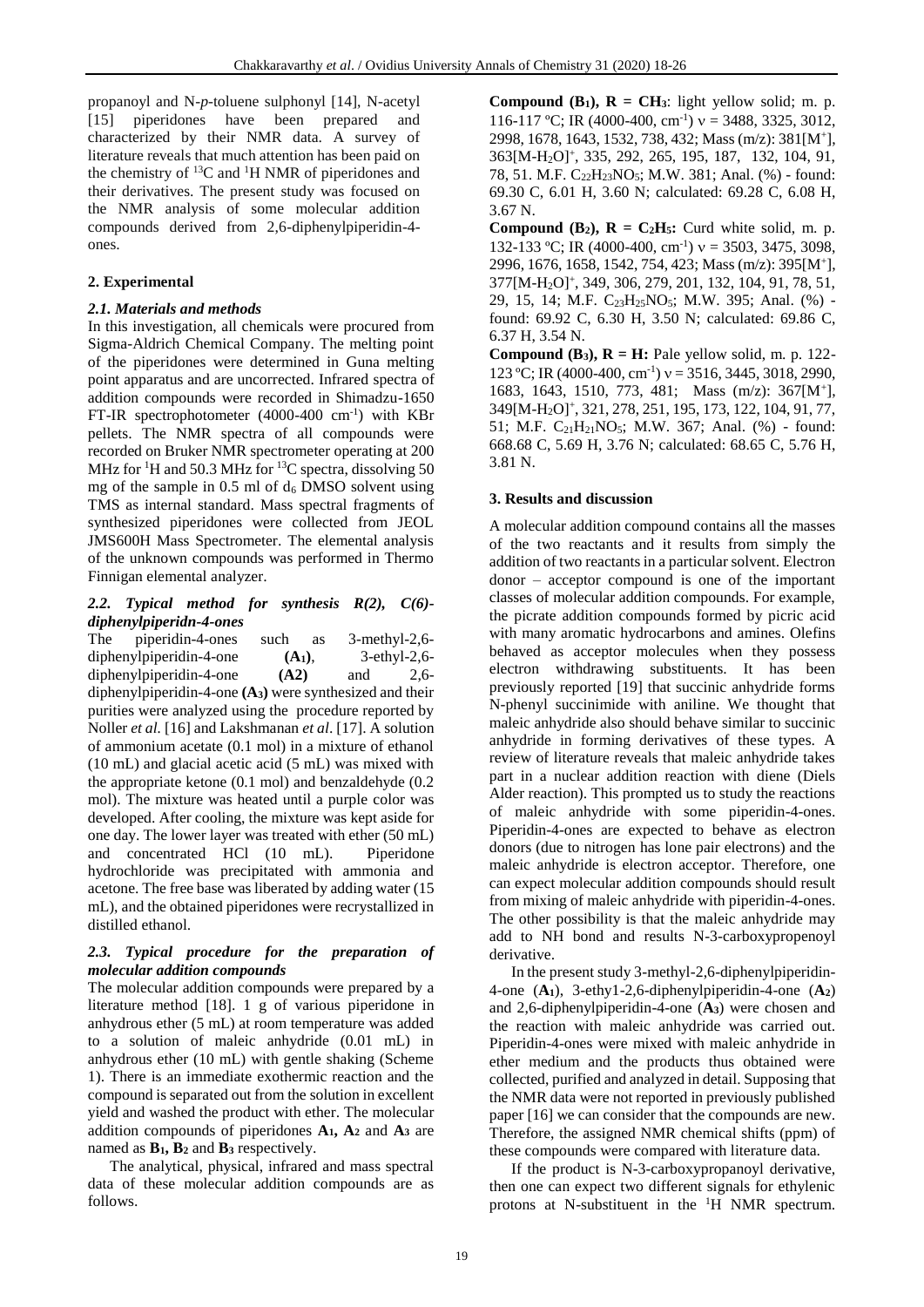However only one signal is obtained for ethylenic protons in <sup>1</sup>H NMR spectrum. Moreover, a review of literature reveals that abnormal *vicinal* coupling constants are observed for both J*trans* and J*cis* in N-acetyl derivatives and these derivatives mainly adopt conformations other than normal chair conformations. However, according to our current investigations, the coupling constant values of  $J_{trans}$  and  $J_{cis}$  of  $C(2) - C(3)$ 

and  $C(5) - C(6)$  bonds are agreeable with the expected values for substituents in equatorial orientations with chair conformation. Therefore, the products formed in the present study are different from that of N-3 carboxypropenoy1 derivative. Probably the maleic acid forms addition compound (acid – base additive) with piperidin-4-ones as shown in Scheme 1.



**Scheme 1.** Preparation of molecular addition compounds from 3-substituted 2,4-diphenylpiperidin-4-ones

The formed compounds may be similar to piperidone hydrochloride. The <sup>1</sup>H NMR data revealed considerable deshielding magnitude for all heterocyclic protons and  $13C$  NMR data revealed considerable shielding magnitude for all the compounds. Therefore, it is reasonably assumed that the formed compounds structures are as shown in Figure 1.



**Figure 1.** Structure of the molecular addition compounds **B1**, **B<sup>2</sup>** and **B<sup>3</sup>**

#### *3.1. <sup>1</sup>H NMR spectral analysis*

Recorded <sup>1</sup>H NMR spectra of molecular addition compounds **B1, B<sup>2</sup>** and **B<sup>3</sup>** are shown in Figures 2-4.

The observed chemical shifts of molecular addition substrates **B1, B<sup>2</sup>** and **B<sup>3</sup>** are compared with their parent piperidones **A1, A<sup>2</sup>** and **A<sup>3</sup>** and such a comparison was tabulated in Table 1.



**Figure 2.** <sup>1</sup>H NMR spectrum of molecular addition compound **B<sup>1</sup>**



**Figure 3.** <sup>1</sup>H NMR spectrum of molecular addition compound **B<sup>2</sup>**



compound **B<sup>3</sup>**

Based on the absorption position, integral and multiplicities of the signals, the chemical shifts were assigned. The aromatic protons absorb around 7 ppm. In the <sup>1</sup>H NMR spectrum of 3-methy1 compound  $\mathbf{B}_1$ , the observed doublet at 0.77 ppm was assigned for methyl protons at C-3. The coupling constant extracted from the signals is 6.5 Hz. A doublet of doublet obtained at 4.77 and 4.41 ppm along with the coupling constant 11.69 Hz are assigned for the corresponding benzylic protons at C-6 and C-2 positions. The equatorial configured methylene C-5 proton gave a doublet of doublet at 2.70 ppm with the coupling constants of 13.50 Hz.

The spectrum reveals overlapping of signals for H-3 besides an axial methylene proton of C-5 *i.e.*, H<sub>5a</sub>. From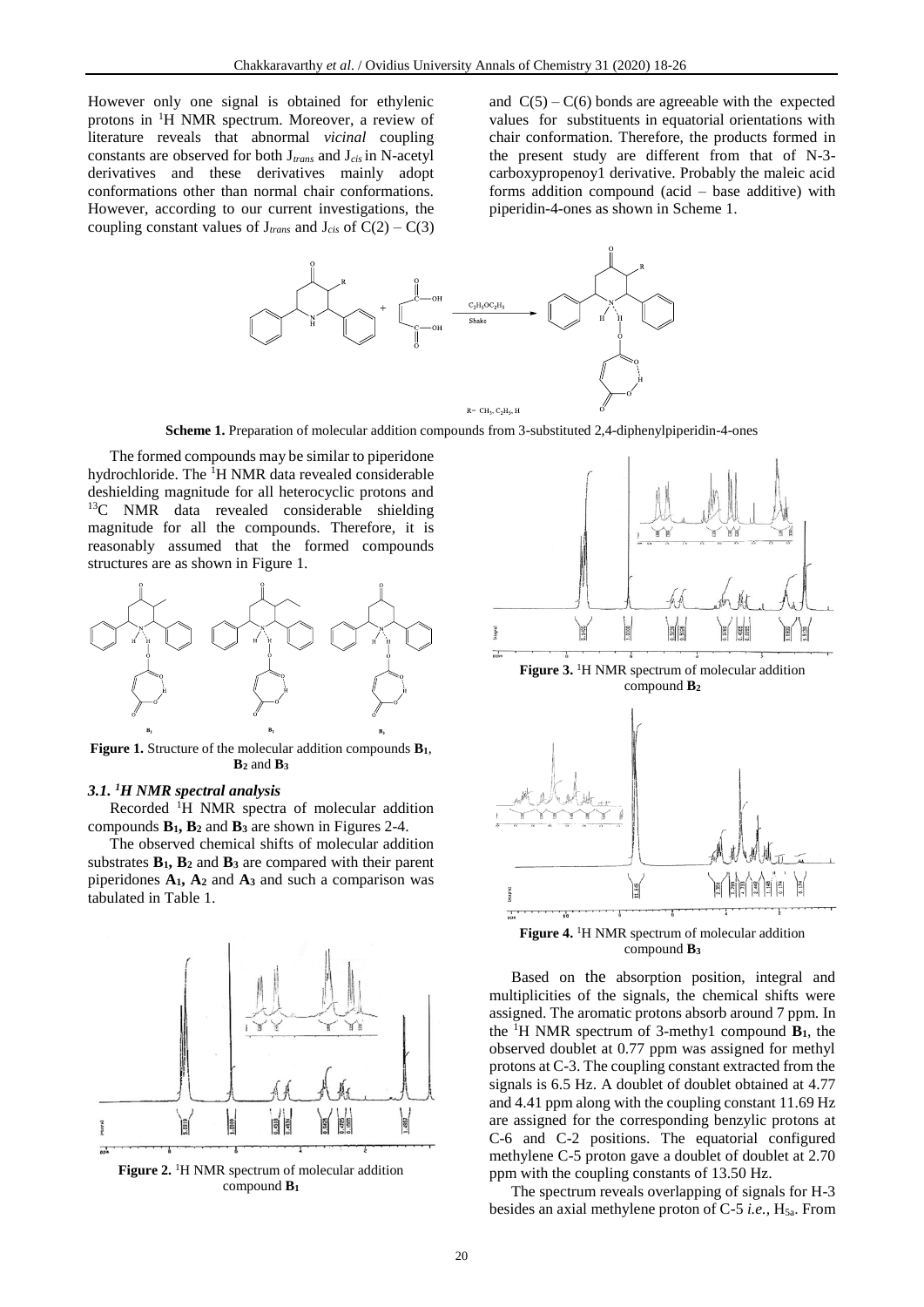the spacing between the lines, it is clear that the outer lines in the downfield region correspond to  $H_{5a}$  signal. The high intense signal at 6.11 ppm is due to CH protons of maleic part of the compound. In a similar manner assignment were made for 3-ethyl compound **B2**. The spectrum of simple compound **B<sup>3</sup>** reveals signal gestures for the presence of dual conformers. Due to this the

assignment of signal and the calculation of coupling constants are very difficult. The assigned chemical shifts along with coupling constants are tabulated in Table 1.

Assigned proton chemical shifts of 3-ethyl compound **B<sup>2</sup>** are compared with those of 3-ethyl-2, 6 diphenylpiperidin-4-one **A2**. These values are presented in Table 1.

|  |  |  | <b>Table 1.</b> The <sup>1</sup> H chemical shifts (ppm) of compounds $B_1 - B_3$ , and the corresponding parents $A_1 - A_3$ . |
|--|--|--|---------------------------------------------------------------------------------------------------------------------------------|
|--|--|--|---------------------------------------------------------------------------------------------------------------------------------|

| Cpds.          | H(2) | H(3)      | H(5ax) | H5(eq) | H(6) | <b>Alkyl protons</b>                              | Other<br>protons |
|----------------|------|-----------|--------|--------|------|---------------------------------------------------|------------------|
| $B_1$          | 4.41 | 3.19      | 3.26   | 2.70   | 4.77 | 0.77                                              | 7.42-7.60        |
| B <sub>2</sub> | 4.49 | 3.10-3.05 | 3.23   | 2.67   | 4.75 | $0.72$ (CH <sub>3</sub> )<br>$1.42 - 1.14(-CH2-)$ | 7.38-7.61        |
| $A_1$          | 3.63 | ٠         | 2.74   | 2.83   | 4.10 | $\overline{\phantom{a}}$                          | 7.24-7.48        |
| A <sub>2</sub> | 3.72 | -         | 2.73   | 2.61   | 4.07 | ٠                                                 | ۰                |

Table 1 reveals that the heterocyclic protons resonate considerably at downfield in the maleic acid product of 3-ethylpiperidone **B2**. It is also evident that strong interaction exists between the axial lone pair on nitrogen of heterocyclic ring with the proton of maleic acid part in the compound **B2**.

Piperidone ring protons are deshielded due to the formation of molecular addition compounds, an exception being the equatorial proton of methylene group at C-5 in the 3-methyl addition compound **B1**. The magnitude of deshielding observed of H(2) is roughly the same in the 3-methyl addition compound  $\mathbf{B}_1$  (+0.78) ppm) and 3 ethyl addition compound (+0.77 ppm) **B2**. The observed deshielding magnitude of H(6) was slightly lesser than that observed on H(2).

It is very interesting to note that deshielding magnitude observed on benzylic protons are significantly more than those detected on axial methylene protons of C-5 (= +0.5 ppm) ( $H<sub>5a</sub>$ ). This contrasts with the lesser shielding magnitude observed on benzylic carbons compared to methylene (C-5) and methine carbons (C-3).

In present investigation of the adducts, an axial methylene hydrogen of C-5 and C-3 involves *syn* 1,3 diaxial interaction with the maleic anhydride part of the addition compound. Due to these steric interfaces, an axial protons and carbons of C-3 and C-5 are deshielded. The C-2 and C-6 hydrogens of benzylic rings were experiencing the steric interaction with the C=O of the maleic anhydride of the addition compound. Due to this, the benzylic hydrogens and carbons are shifted to low fields of absorption. In addition, all benzylic hydrogens probably shifted to low field of absorption due to anisotropic effect of carbonyl cluster of the maleic anhydride part of the addition compound. Thus, the benzylic hydrogens are deshielded due to steric interaction with the carbonyl oxygen and due to attractive anisotropy of carbonyl cluster of maleic anhydrides. Both steric and attractive anisotropy are probably responsible and causes of shifting of large magnitude of low field of absorption detected for benzylic protons related to axial methylene protons at C-5.

### *3.2. <sup>13</sup>C NMR spectral analysis*

All <sup>13</sup>C NMR spectra of synthesized molecular addition compounds **B1-B<sup>3</sup>** are illustrated in Figures 5-7 and observed characteristic carbon chemical shifts (δ, ppm) are tabulated in Table 2.





compound **B2**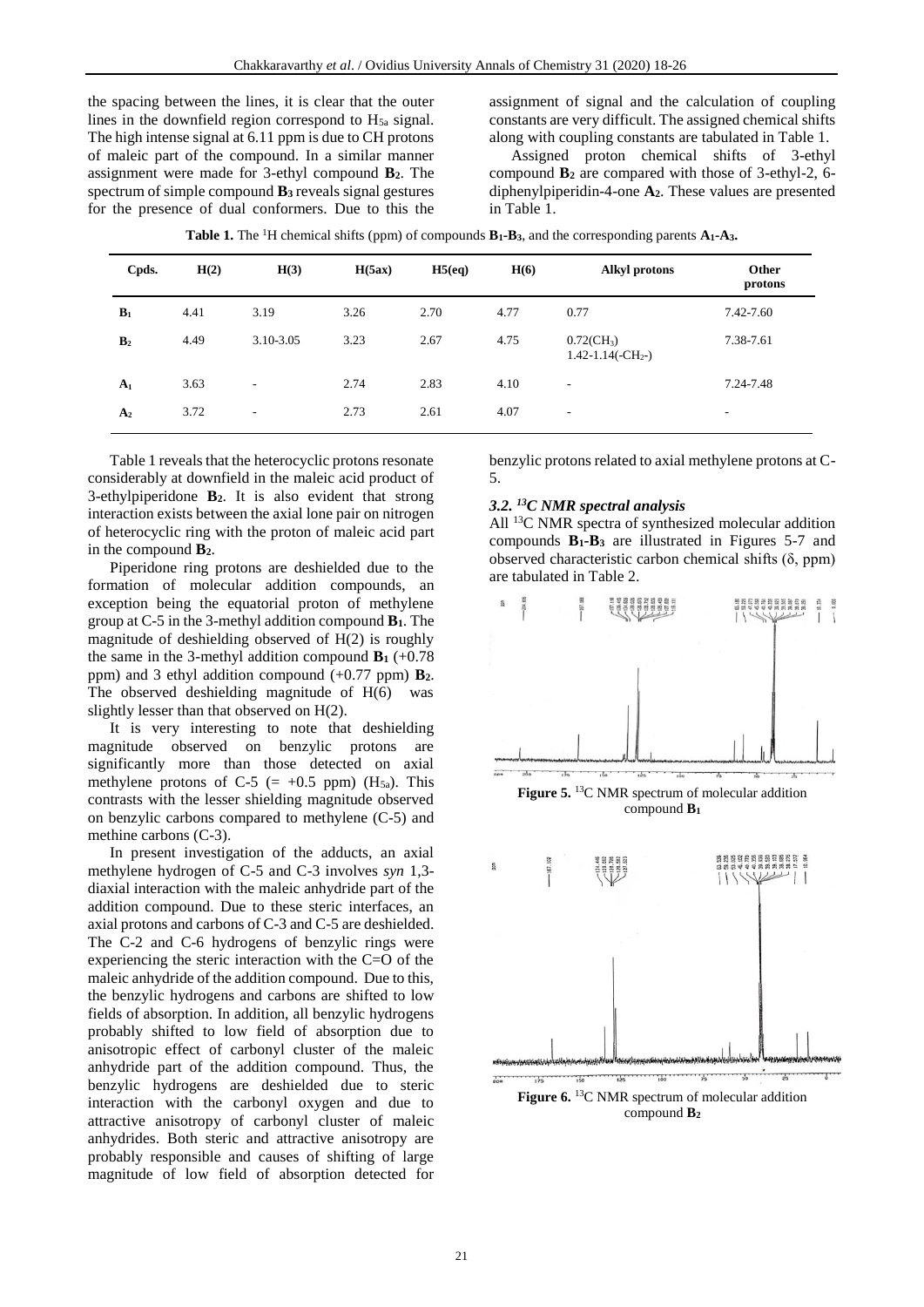

**Figure 7.** <sup>13</sup>C NMR spectrum of molecular addition compound **B<sup>3</sup>**

| Cpds.          | $C-2$          | $C-3$ | $C-4$                    | $C-5$ | $C-6$          | <b>Alkyl</b><br>carbons                     | Aromatic<br>carbons | <b>Ipso carbons</b> |         | Other<br>carbons             |  |
|----------------|----------------|-------|--------------------------|-------|----------------|---------------------------------------------|---------------------|---------------------|---------|------------------------------|--|
|                |                |       |                          |       |                |                                             |                     | $C-1$               | $C-1$ " |                              |  |
| $B_1$          | 65.2           | 47.1  | 204.8                    | 45.6  | 59.2           | 10.3                                        | 127.7-134.6         | 136.4               | 137.1   | 167.2, 134.6<br>19.1         |  |
| B <sub>2</sub> | 63.5           | 53.0  | $\sim$                   | 46.1  | 59.2<br>45     | $11.0$ (CH <sub>3</sub> )<br>$17.6$ $CH2$ ) | 125.4-129.0         | 137.1               | 138.4   | 167.2, 134.5                 |  |
| $B_3$          | 58.8<br>(59.3) | 53.0  | $\overline{\phantom{a}}$ | 41.8  | 58.8<br>(59.3) |                                             | 127.4-129.1         | 135.0               | 136.0   | 167.2, 136.0,<br>119.0, 91.2 |  |
| A <sub>1</sub> | 68.4           | 51.6  | 209.5                    | 50.3  | 61.5           | 10.1                                        | 127.9-128.6         | 141.8               | 142.7   | $\sim$                       |  |
| A <sub>2</sub> | 66.7           | 58.4  | 209.1                    | 51.6  | 61.8           | $17.8$ $CH2$ )<br>$12.2$ (CH <sub>2</sub> ) | 121.7-126.8         | 141.7               | 143.0   | $\overline{\phantom{a}}$     |  |
| $A_3$          | 61.0           | 50.2  | 207.8                    | 50.2  | 61.0           |                                             | 126.4-128.8         | 142.6               | 142.6   | $\overline{\phantom{a}}$     |  |

**Table 2.** The <sup>13</sup>C chemical shifts (ppm) of **B1-B<sup>3</sup>** and the corresponding parents **A1-A<sup>3</sup>**

The chemical shifts (ppm) of aryl carbons are well illustrated by their typical absorption at about 120 ppm. The *ipso* carbons should absorb at downfield related to additional aromatic carbons. Assigned signals around 210 ppm are due to C-4 carbonyl group. The signals around 165 ppm are due to carbony1 of maleic part of the compound. The upfield signals around 20 ppm are dispensed to be alkyl carbons at C-3. The heterocyclic ring carbon absorptions were predicted based on known substituent possessions of alkyl group and on the basis of comparison of the signals with most of the parent piperidin-4-ones [14].

In the 3-methy1 compound **B<sup>1</sup>** the heterocyclic ring carbons resonate at 65.19, 59.23, 47.07 and 45.58 ppm. Deshielded benzylic carbon signals were obtained at 65.19 and 59.23 ppm. Among these signals the one at downfield, *i.e.* 65.19 ppm, was dispensed to C-2. The C-3 carbon chemical shifts experienced by the known βeffect of methyl group. Apparently, the remaining signals at 59.23 ppm was outstanding to C-6. Among the remaining signals at 47.07 and 45.58 ppm the one at downfield, *i.e.* 47.07 ppm, was dispensed for C-3. These allocations are created by the notorious  $\alpha$ -effect of methyl group at C-3. The signal at 45.58 ppm is due to C-5. The high intense peak CH carbons of the maleic part of the compound was obtained at 135.99 ppm.

In a similar manner, the assignments were made for 3-ethyl compound  $\mathbf{B}_2$ . For simple compound  $\mathbf{B}_3$  the <sup>13</sup>C NMR spectrum reveals two sets of signals for the heterocyclic ring carbons. The high intense signals at 58.82 and 41.83 ppm are taken as the signals for the simple compound **B3**. The remaining signals are due to the signals for the other isomer present in the solution. Table 2 reports the <sup>13</sup>C data of addition compounds **B1, B2, B<sup>3</sup>** and the corresponding piperidin-4-ones **A1, A2, A3.**

These are evident that the <sup>13</sup>C NMR data of all heterocyclic ring carbons, *ipso* carbons and alkyl carbons are shielded due to the formation of molecular addition compounds with maleic anhydride and are presented in Table 2, an exception being methyl carbon at C-3 where a small deshielding magnitude was detected. The magnitudes of observed shielding are calculated ( $\delta_{\text{addition compound}} - \delta_{\text{ketones}}$ ) and these are tabulated in Table 3.

**Table 3.** The <sup>13</sup>C NMR chemical shifts (ppm) difference between of B1-B<sup>3</sup> and their corresponding parents **A1-A<sup>3</sup>**

| <b>Compounds</b>      | $C-2$  | $C-3$  | $C-4$                    | $C-5$  | $C-6$  |
|-----------------------|--------|--------|--------------------------|--------|--------|
| $B_1$ -A <sub>1</sub> | $-3.2$ | $-4.5$ | $-4.7$                   | $-5.3$ | $-2.3$ |
| $B_2-A_2$             | $-3.2$ | -5.4   | $\overline{\phantom{a}}$ | $-5.5$ | $-2.6$ |
| $B_3-A_3$             | $-3.2$ | $-4.3$ | $\overline{\phantom{a}}$ | $-4.3$ | $-3.2$ |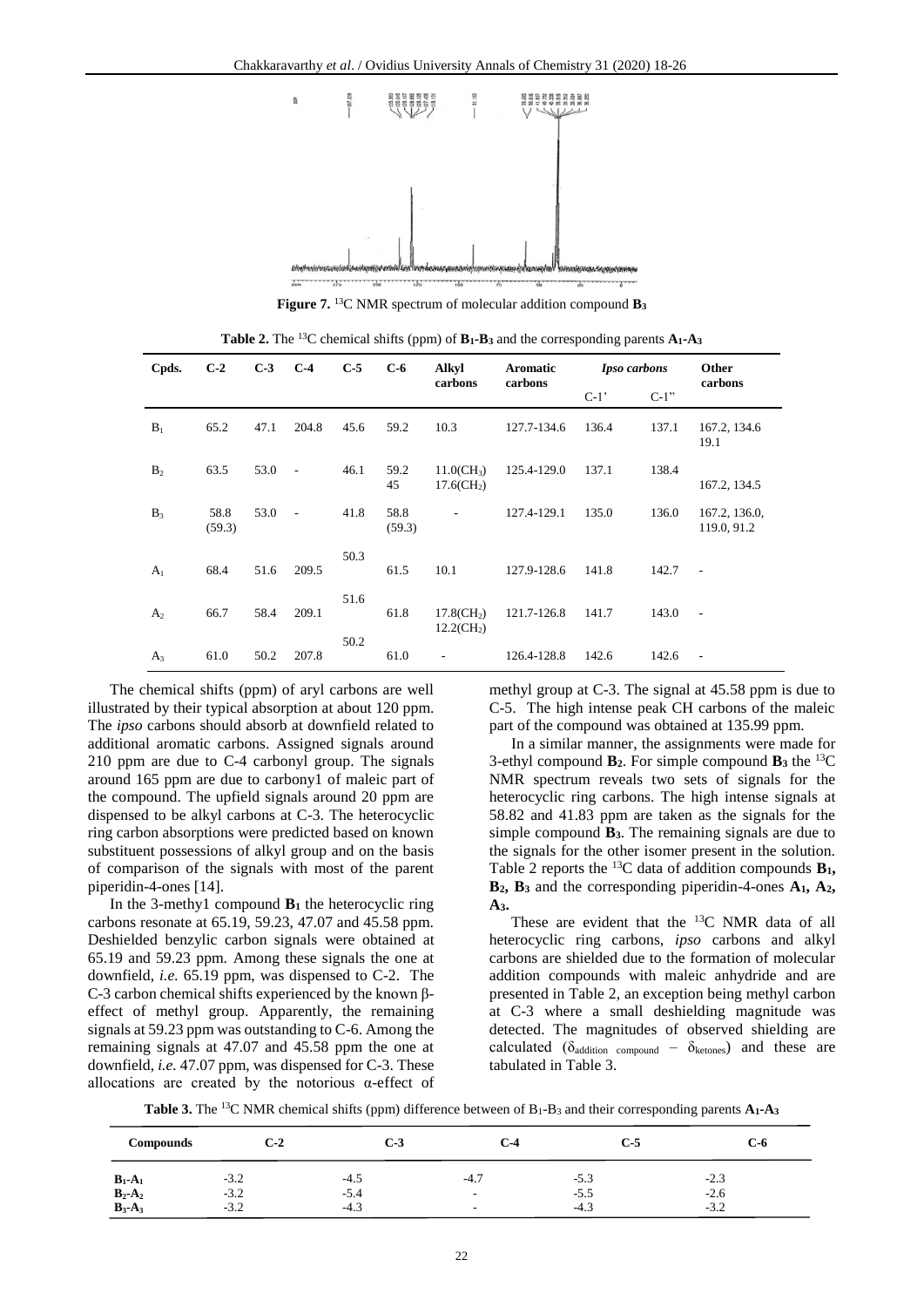The benzylic protons skillfully deshielded by the steric interaction of the CO oxygen of the maleic anhydride portion of the addition compound. This interaction is probably lower when compared to *syn* 1,3 diaxial interaction. In compound **B<sup>1</sup>** the shielding magnitude detected on C-3 was much lesser than that of practical on C-5. It is a well-known fact that flattening occurs near  $C(2)$  -  $C(3)$  bond relative to  $C(5)$  -  $C(6)$  bond in 3-alkyl-2,6-diphenylpiperidine derivatives, in order to decrease the phenyl-alkyl *gauche* interaction. The heterocyclic ring in **B<sup>1</sup>** was highly flattened near C(2)- C(3) when compared to 3-methylpiperidone **A1**. In the flattened conformation more steric interaction is experienced on axial proton at C-5 rather than the axial proton at C-3. This is probably the reason for the higher magnitude of shielding observed on  $C(5)$  related to  $C(3)$ of **B1**.

The magnitudes of shielding observed on C(2) carbons are found to be the same in all the molecular addition compounds. However, the shielding magnitude detected on  $C(6)$  carbons are slightly lower than those on C(2) carbons. This is due to the deshielding of benzylic hydrogen and carbons by steric interaction. Pandiarajan and Manimekalai [20] have conveyed that the electronic effects of substituent are significantly altered owing to gauche interactions. In some cases, the magnitude and symbol of the  $\alpha$ -effect are altered by the presence of the neighboring substituent. In the molecular addition compound **B<sup>2</sup>** probably the substituent effect of benzene moiety at C-2 is modified

due to severe *gauche* interfacial interaction between phenyl and methyl group and between phenyl and maleic anhydride group. On the other hand, phenyl group at C-6 involves only the *gauche* interfacial interaction with the nearby maleic anhydride group. *Gauche* interaction is severe near C(2)-C(3) side compared at  $C(5)$ -C(6) side. Therefore, the  $\alpha$ -effect of benzene moiety was greatly decreased at C-2 related to C-6. Hence large shielding magnitude is detected on C-2 compared with C-6 in the molecular addition compounds.

#### *3.3. Mass spectrometry*

*3.3.1. Mass spectral analysis of B<sup>1</sup> compound.* Further the formation of compound  $B_1$  was confirmed by the mass spectrum illustrated in Figure 8.



**Figure 8.** Mass spectrum of **B<sup>1</sup>**





**Figure 9.** Fragmentation pattern of compound **B<sup>1</sup>**

The presence of  $(M-H_2O)^+$  m/z 363 (I) of compound **B<sup>1</sup>** suggests that the H2O molecule is lost very easily. The peak obtained at  $m/z$  335 is owing to the species (**II**). The peak obtained at m/z 292 is owing to the cation (III) by the loss of  $CO<sub>2</sub>$ . The ion with mass 265 is most probably due to the 3-methylpiperidin-4-one (**IV**) cation. The peak obtained at m/z 195 is probably owing to the Ph- +CHNH-CHPh species (**V**). The peak obtained at m/z 187 (**VI**) is owing to loss of one benzene from 3-methylpiperidones. The peak obtained at m/z

132 is owing to the molecular ionic species (**VII**). The base peak appeared at m/z 104 (**VIII**) is owing to the styrene cation. Pandiarajan *et al.* [19] also reported the same fragmentation pattern for several 3-alkylpiperidine derivatives. The intense peak appeared at m/z 91 (**IX**) is owing to the tropylium cation. The peak obtained at m/z 78 is probably owing to benzene molecular ion (**X**). Obtained fragment  $C_4H_3^+$  (**XI**) derived from benzene molecular ion is responsible for the peak at m/z 51. Thus, the compound **B<sup>1</sup>** was formed by molecular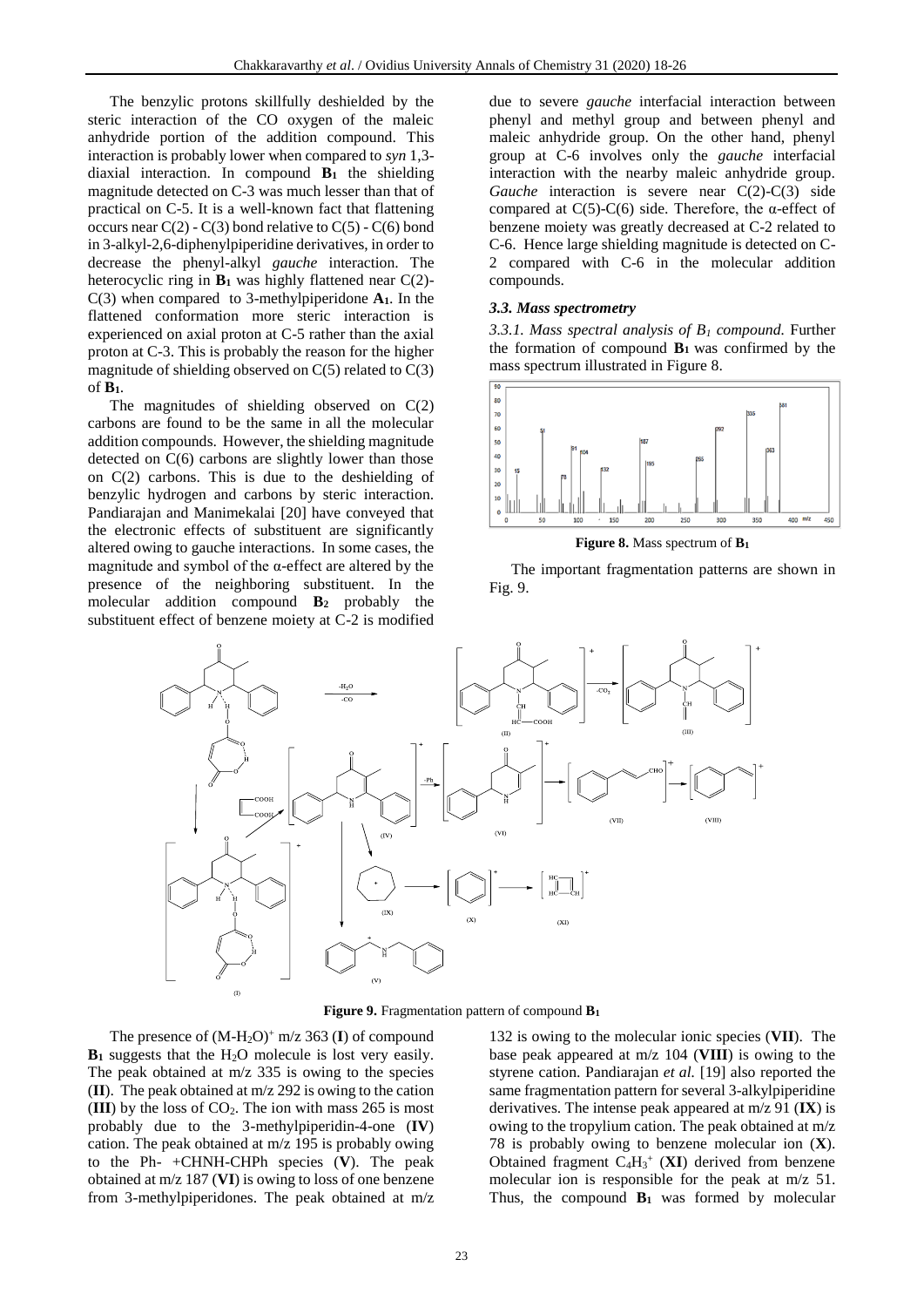addition method. In these cases, compounds resemble acid – base adduct only.

*3.3.2. Mass spectral analysis of B<sup>2</sup> compound.* The molecular adduct **B2** was further confirmed by mass spectrum shown in Figure 10.

The important fragmentation patterns are shown in Figure 11.





**Figure 11.** Fragmentation pattern of **B<sup>2</sup>**

 $\alpha$ 

The presence of  $(M-H<sub>2</sub>O)<sup>+</sup>$  m/z 377 (I) of compound **B<sup>2</sup>** suggests that the H2O molecule is lost very easily. The peak appeared at  $m/z$  349 is owing to the species (**II**). The peak obtained at m/z 306 is owing to the cation  $(III)$  by the loss of  $CO<sub>2</sub>$ . The ion with mass 278 most probably corresponds to the 3 methylpiperidin-4-one cation (**IV**). The peak appeared at m/z 195 is probably owing to the Ph- <sup>+</sup> CHNH-CHPh species (**V**). The peak obtained at m/z 200 (**VI**) is owing to loss of one phenyl moiety from 3-ethylpiperidones. The peak appeared at m/z 132 was corresponding to the molecular ionic species (**VII**). The base peak obtained at m/z 104 (**VIII**) is owing to the styrene cation.

The peak obtained at m/z 91 (**IX**) corresponds to the tropylium cation. The peak appeared at m/z 78 is probably owing to benzene molecular ion (**X**). Fragment  $C_4H_3$ <sup>+</sup> (**XI**) derived from benzene molecular ion is responsible for the peak obtained at m/z 51. Thus, the compound **B<sup>2</sup>** was formed by molecular addition

method. In this case, compound resemble acid – base adduct only.

*3.3.3. Mass spectral analysis of B3.* The molecular addition compound **B3** was confirmed by mass spectrum shown in Figure 12.



**Figure 12**. Mass spectrum of **B<sup>3</sup>**

The important fragmentation patterns are shown in Figure 13.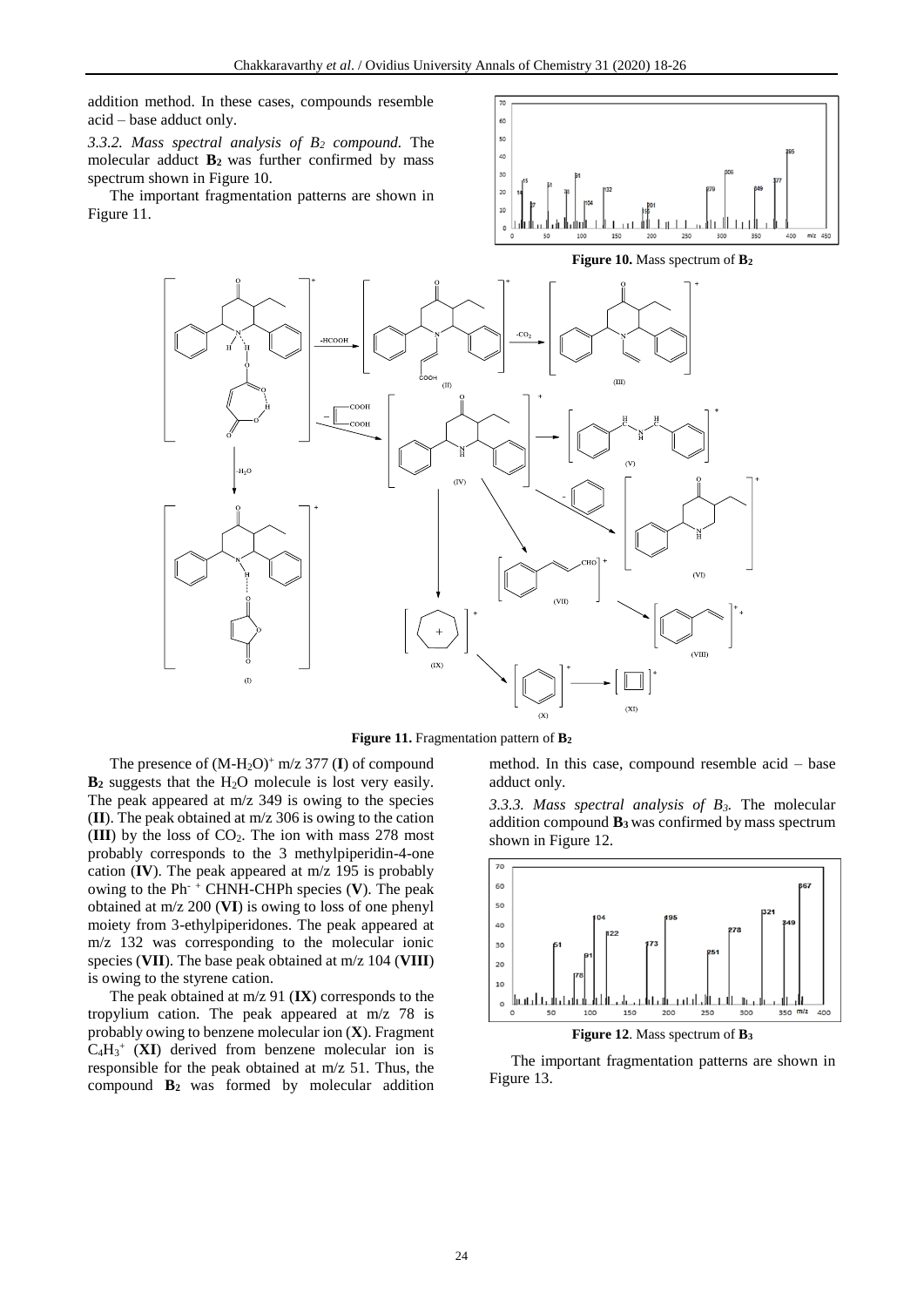

**Figure 13.** Fragmentation pattern of **B<sup>3</sup>**

The presence of  $(m-H_2O)^+$  m/z 349 (I) of compound **B**<sub>3</sub> suggests that the H<sub>2</sub>O molecule is lost very easily. The peak appeared at m/z 321 corresponds to the species (**II**). The peak obtained at m/z 278 illustrated the fragment (**III**). The ion with mass 251 is most probably due to the 3-methylpiperidin-4-one (**IV**) cation. The peak appeared at m/z 195 is probably owing to the Ph-+ CHNH-CHPh species (**V**). The peak obtained at m/z 173 (**VI**) is corresponding to the loss of one benzene from piperidones. The peak obtained at m/z 132 was owing to the molecular ionic species (**VII**). The base peak appeared at m/z 104 (**VIII**) is owing to the styrene cation. The peak appeared at m/z 91 (**IX**) corresponds to the tropylium cation. The peak obtained at (m/z) 78 is probably owing to benzene molecular ion (**X**). Fragment  $C_4H_3^+$  (XI) derived from benzene molecular ion is responsible for the peak at m/z 51. Thus, the formed compound was only molecular addition compounds. In these cases, compounds resemble acid – base adduct only.

## **4. Conclusions**

Molecular addition compounds **B1, B<sup>2</sup>** and **B<sup>3</sup>** were synthesized by mixing maleic anhydride and piperidin-4-ones **A1, A<sup>2</sup>** and **A<sup>3</sup>** in ether medium. The structures of compounds **B1, B<sup>2</sup>** and **B<sup>3</sup>** were explained. The NMR spectra of all synthesized compounds were recorded. The <sup>1</sup>H and <sup>13</sup>C NMR chemical shifts of adducts were analyzed by comparing with their initial piperidin-4 ones. The chemical shifts assigned from  $H$  and  $^{13}C$ NMR spectra were strongly supported the fact that the product is not a N-substituted one, similar to Npropanoyl or N-acetylpiperidin-4-one. The <sup>1</sup>H NMR data revealed that there are considerable deshielding

magnitude for all the heterocyclic protons. The  $^{13}$ C chemical shifts of piperidone ring revealed that it is a considerable shielding magnitude for all compounds. The differences of  $^{13}$ C chemical shifts between the compounds **B1, B2,** and **B<sup>3</sup>** and the corresponding parent piperidin-4- ones, **A1, A<sup>2</sup>** and **A<sup>3</sup>** are tabulated and discussed. Similarly, <sup>1</sup>H NMR chemical shift differences are also discussed in relation with the steric and polar effects. Mass spectrum of all adducts were recorded for **B1-B<sup>3</sup>** and the fragmentation patterns were accounted.

#### **Acknowledgment**

Authors thank SAIF, IIT-Madras, Chennai-600 036 for recording NMR spectra of all compounds.

#### **Conflict of interest**

Authors declare no conflict of interest.

#### **References**

- [1]. J.B. Lambert, D.A. Netzel, H.N. Sun, K.K. Lilianstrom, J. Am. Chem. Soc. 98 (1976) 3778.
- [2]. K. Ramalingam, K.D. Berlin, N. Sathyamurthy, R. Sivakumar, J. Org. Chem. 44 (1979) 471.
- [3]. T. Ravidran, R. Jeyaraman, R.W. Murray, M. Singh, J. Org. Chem. 56 (1991) 4833.
- [4]. J.R. Dyer, Applications of Absorption Spectroscopy of Organic Compounds, Prentice – Hall of India Private Limited, New Delhi, 1969.
- [5]. A.W. Burgstabler, P.L. Chien, M.O. Abel Rahman, J. Am. Chem. Soc. 86 (1964) 5281.
- [6]. W. Nagata, T. Terasawa, K. Tori, J. Am. Chem. Soc. 86 (1964) 3746.